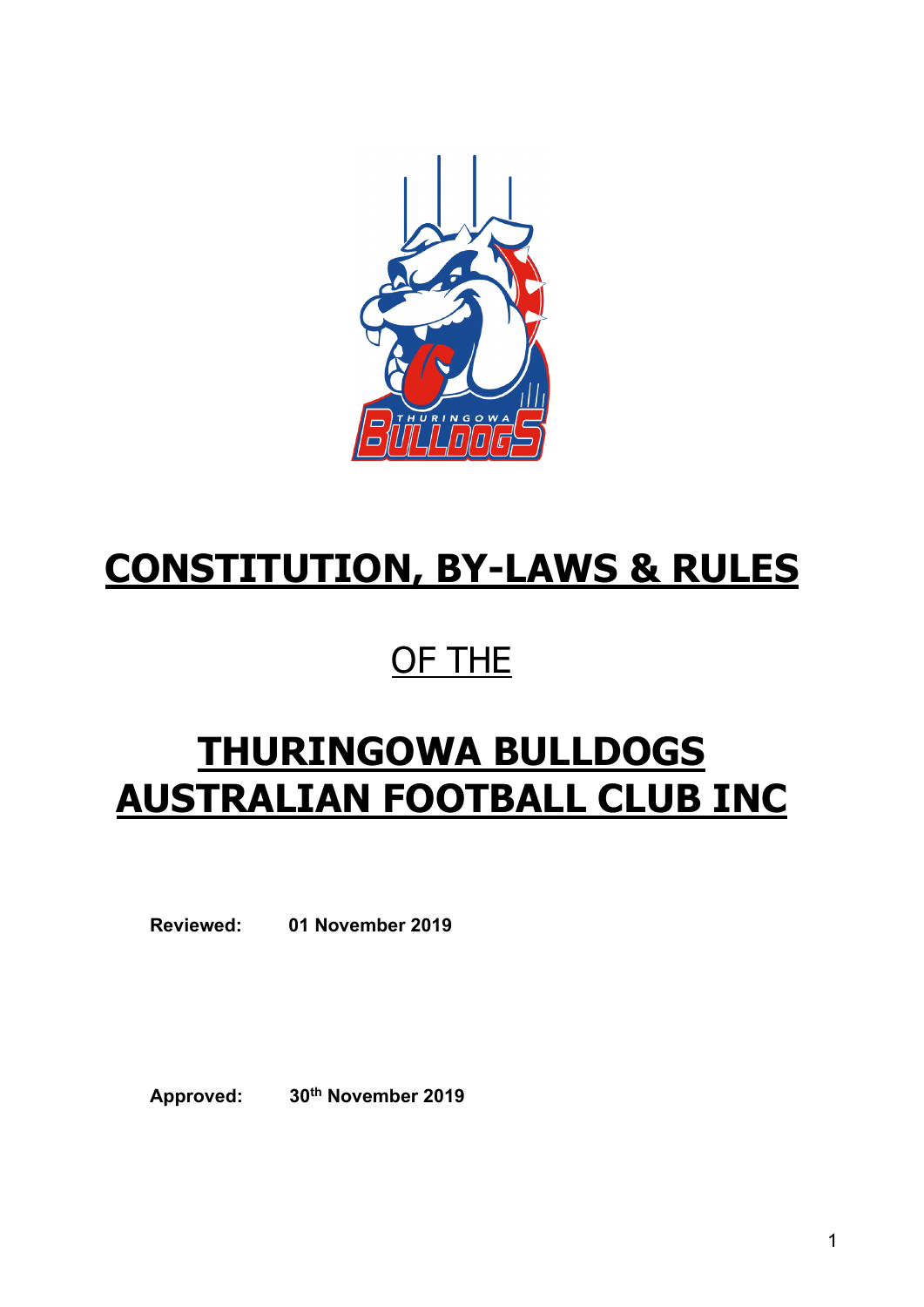# **THURINGOWA BULLDOGS AUSTRALIAN FOOTBALL CLUB INCORPORATED**

#### **CONSTITUTION AMENDMENTS**

| <b>DATE</b> | <b>ACTION</b>                                   | <b>PRINTED NAME</b> | <b>SIGNATURE</b> |
|-------------|-------------------------------------------------|---------------------|------------------|
| 01/11/2019  | Document<br>reviewed &<br>amended               | Chris Barnes        |                  |
| 30/11/2019  | Amended<br>document<br>approved and<br>accepted | <b>TBAFC ExCom</b>  |                  |
|             |                                                 |                     |                  |
|             |                                                 |                     |                  |
|             |                                                 |                     |                  |
|             |                                                 |                     |                  |
|             |                                                 |                     |                  |
|             |                                                 |                     |                  |
|             |                                                 |                     |                  |
|             |                                                 |                     |                  |
|             |                                                 |                     |                  |
|             |                                                 |                     |                  |
|             |                                                 |                     |                  |
|             |                                                 |                     |                  |
|             |                                                 |                     |                  |
|             |                                                 |                     |                  |
|             |                                                 |                     |                  |
|             |                                                 |                     |                  |
|             |                                                 |                     |                  |
|             |                                                 |                     |                  |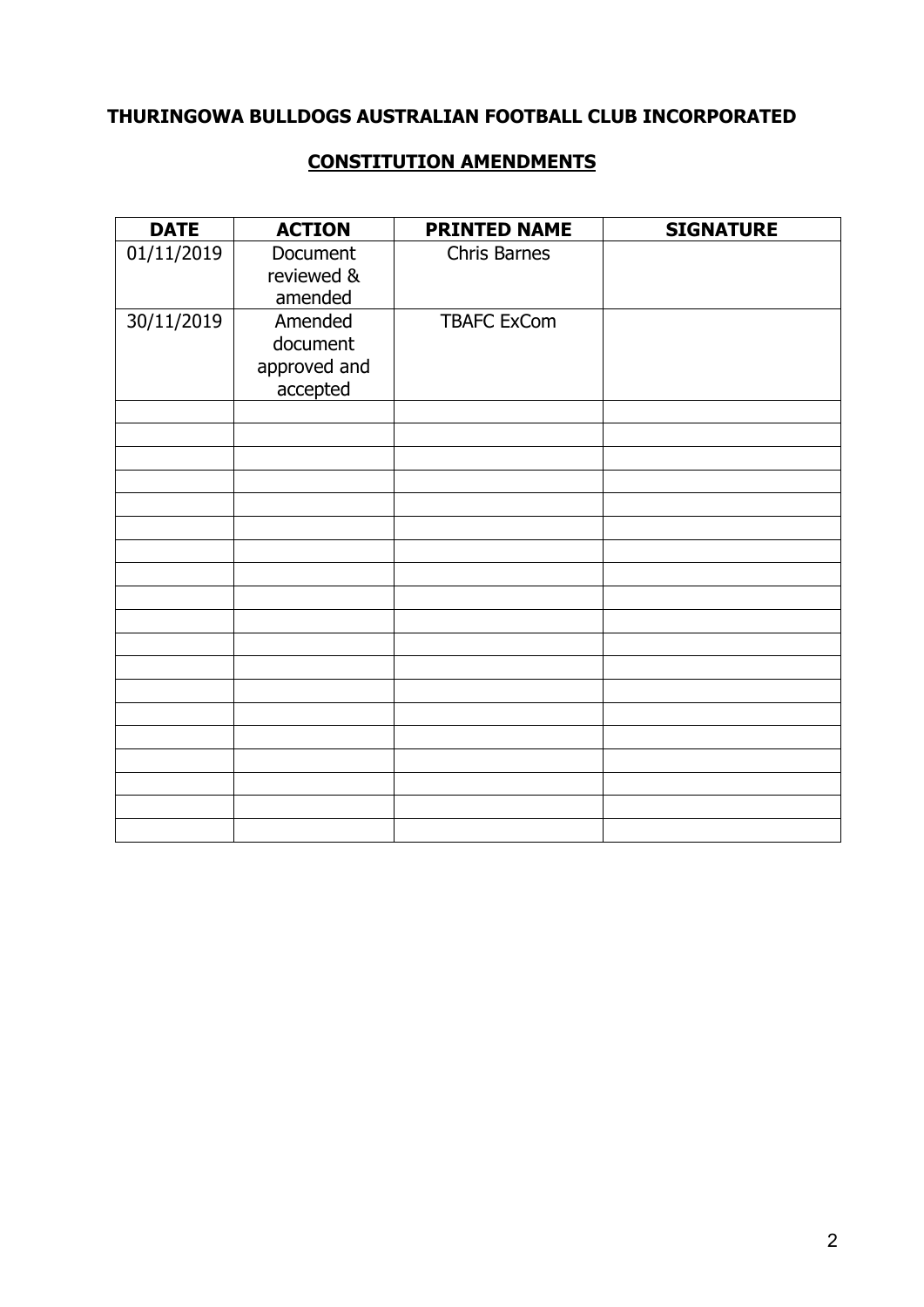# **TABLE OF CONTENT PAGE**

# Cover Sheet 1 Constitution Amendments 2 Table of Contents 3 Definitions & acronyms……………………………………………………………………………….….5 1. Name 6 2. Club Colour & Uniform 6 3. Common Seal 6 4. Club Culture and Values 6 5. Club Disclosure 6 6. Club Song 6 7. Club Objectives 6 8. Attaining Objectives 7 9. Home Grounds 7 10. Club Patron 7 11. Tenure of Executive Committee Appointments 7 12. Executive Committee (Composition) 7 13. Powers Of The Executive Committee Requiring General Approval 7 14. Powers of The Executive Committee Not Requiring General Approval 8 15. Duties of The Executive Committee 8 16. Executive Committee Guidelines 11 and 11 and 11 and 11 and 11 and 11 and 11 and 11 and 11 and 11 and 11 and 11 and 11 and 11 and 11 and 11 and 11 and 11 and 11 and 11 and 11 and 12 and 12 and 12 and 12 and 12 and 12 an 17. Sub Committees Appointments 12 18. Committee Meeting Format 12 and 12 and 12 and 12 and 12 and 12 and 12 and 12 and 12 and 12 and 12 and 12 and 12 and 12 and 12 and 12 and 12 and 12 and 12 and 12 and 12 and 12 and 12 and 12 and 12 and 12 and 12 and 12 a 19. Election of Office Bearers 13 20. Club Official Nomination Procedures 20. Club Official Nomination Procedures 20. 21. Membership 14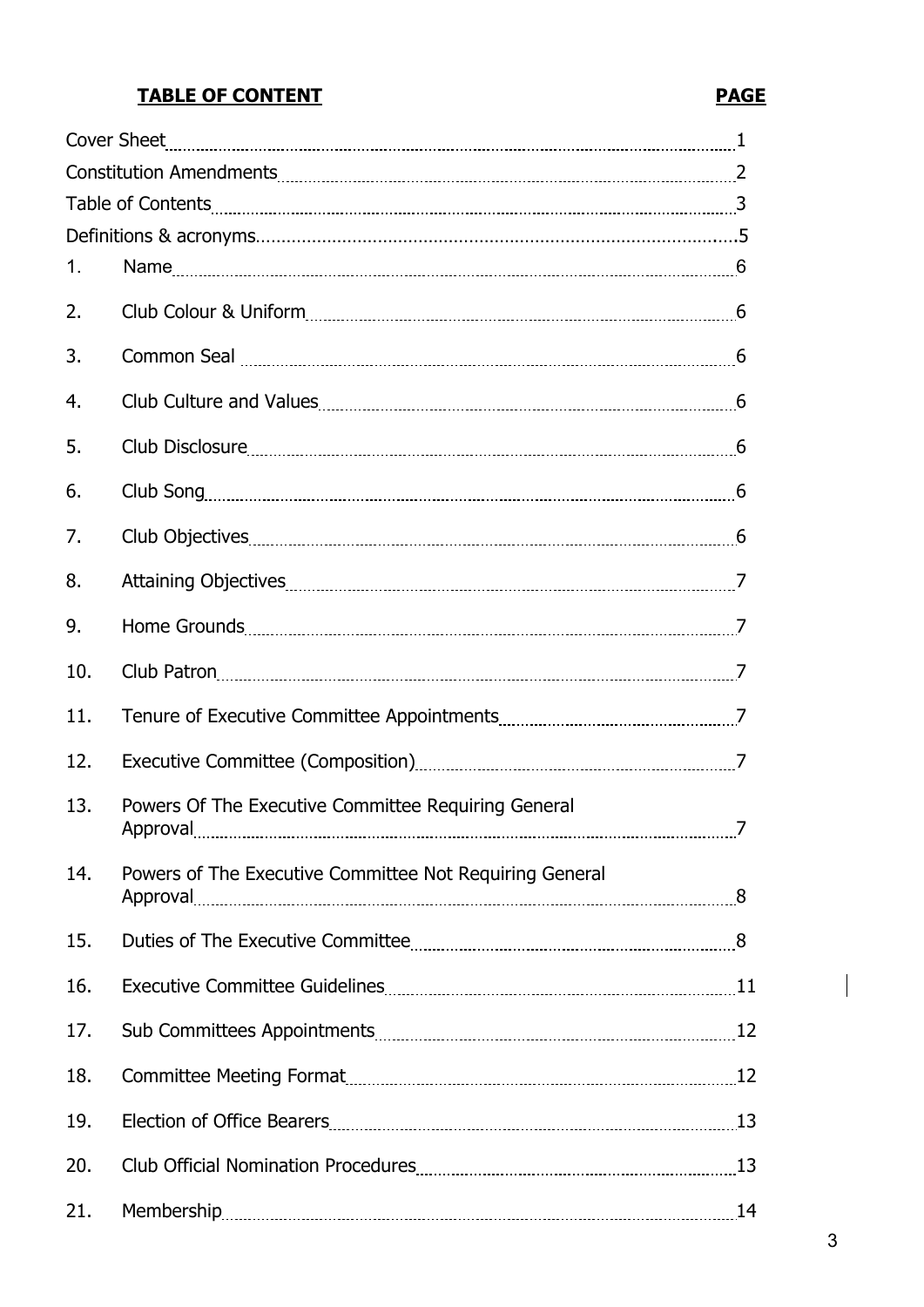| 23. |                                                                                                                                                                                                                                |  |  |
|-----|--------------------------------------------------------------------------------------------------------------------------------------------------------------------------------------------------------------------------------|--|--|
| 24. |                                                                                                                                                                                                                                |  |  |
| 25. |                                                                                                                                                                                                                                |  |  |
|     | 26. By-Laws 26. The Commission of the Commission of the Commission of the Commission of the Commission of the Commission of the Commission of the Commission of the Commission of the Commission of the Commission of the Comm |  |  |
|     |                                                                                                                                                                                                                                |  |  |
|     |                                                                                                                                                                                                                                |  |  |
|     |                                                                                                                                                                                                                                |  |  |
|     |                                                                                                                                                                                                                                |  |  |
|     |                                                                                                                                                                                                                                |  |  |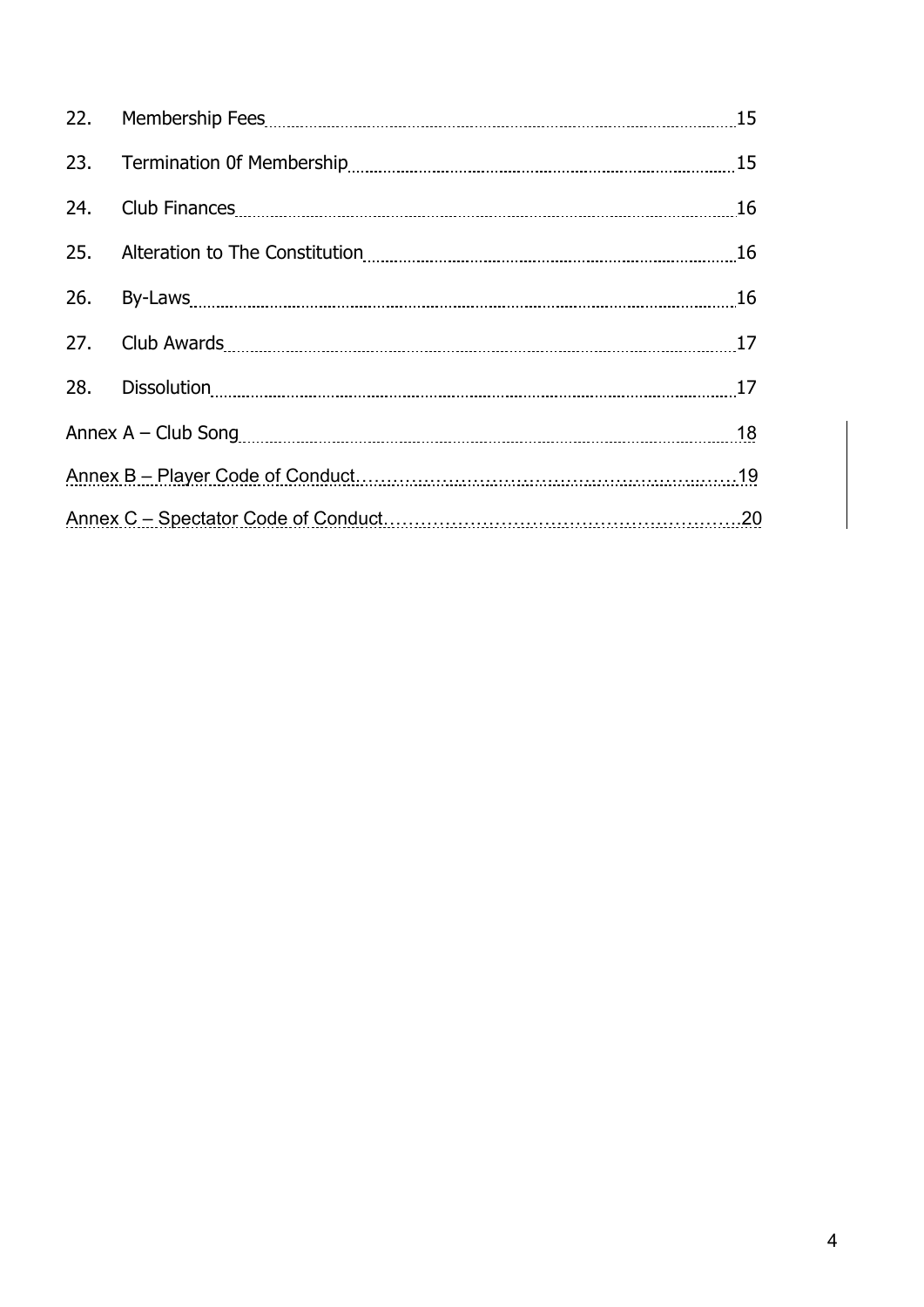# **DEFINITIONS & ACRONYMS**

| <b>The Club:</b>    | To be read as the 'Thuringowa Bulldogs Australian Football Club<br>Incorporated'                                                      |  |
|---------------------|---------------------------------------------------------------------------------------------------------------------------------------|--|
| <b>Common Seal:</b> | A rubber stamp on which is engraved with the Club's name                                                                              |  |
| ExCom:              | The Executive Committee of the Club                                                                                                   |  |
| AGM:                | <b>Annual General Meeting</b>                                                                                                         |  |
| SGM:                | <b>Special General Meeting</b>                                                                                                        |  |
| Quorum:             | The minimum number of members that must be present at any of the<br>following meetings to make the proceedings of that meeting valid: |  |
|                     | <b>ExCom:</b> 3 members (Clause 18.6)                                                                                                 |  |
|                     | <b>AGM:</b> 20 percent of all financial members of The Club (Clause 18.9)                                                             |  |
|                     | <b>SGM:</b> 25 percent of all financial members of The Club (Clause 18.12)                                                            |  |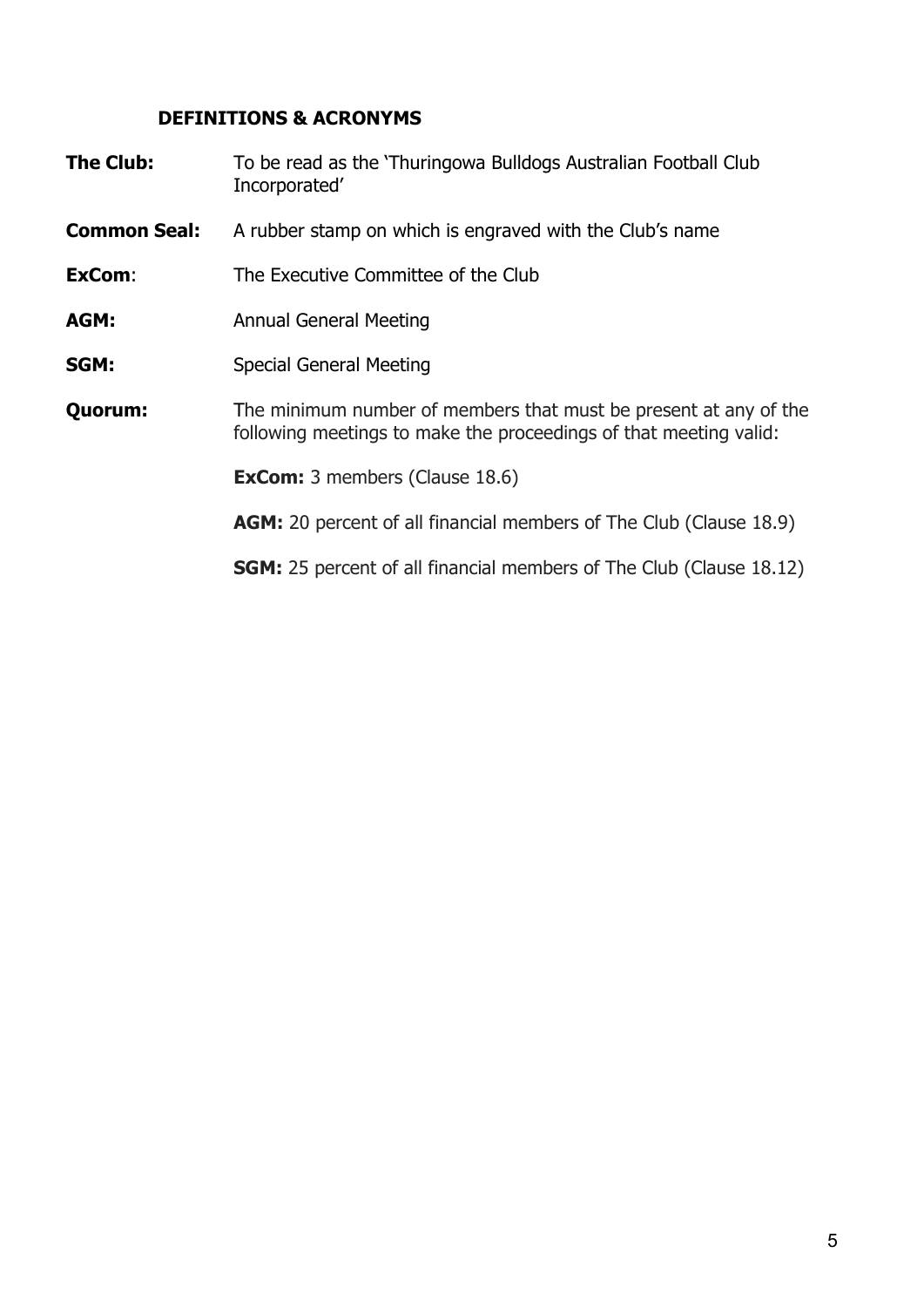### **CONSTITUTION, BY-LAWS AND RULES**

#### **OF**

### **THURINGOWA BULLDOGS AUSTRALIAN FOOTBALL CLUB**

- 1. NAME: The name of the Club shall be the THURINGOWA BULLDOGS AUSTRALIAN FOOTBALL CLUB INCORPORATED. Herein after referred to as the "Club".
- 2. CLUB COLOURS & UNIFORM: The Club colours are to be traditionally Red, White and Blue. The Uniform of the Club will be of similar design to that of the Western Bulldogs Football Club (Victoria). The Club Logo is a Bulldog.
- 3. COMMON SEAL: (A rubber stamp on which is engraved the Club's name)
	- 3.1 The Executive Committee must ensure the Club has a common seal.
	- 3.2 The common seal must be;
		- 3.2.1 kept securely by the Executive Committee
		- 3.2.2 used only under the authority of the Executive Committee.
	- 3.3 Each instrument or document to which the seal is attached must be signed by the President of the Executive Committee and countersigned by;
		- 3.3.1.1 the Secretary or
		- 3.3.1.2 another member of the Executive Committee
- 4. CLUB CULTURE & VALUES: The Club welcomes families, parents, players, spectators, supporters and children as valued members of a family friendly orientated club. The Club values honesty, integrity, loyalty, and people willing to assist in the professional development and operation of the Club at both senior and junior levels.
- 5. CLUB DISCLOSURE: Any financial Club Member may request in writing, at any reasonable time, to inspect any of the records or documents of the Club.
- 6. CLUB SONG: The words of the Club song shall be recorded as annex A to this constitution and can only be changed by a 2/3rds majority vote of financial members at an Annual General Meeting.
- 7. CLUB OBJECTIVES: The objectives of the Club shall be to:
	- 7.1 promote, advance, cultivate and foster the game of Australian Football;
	- 7.2 secure playing field/s and Club premises for the advancement of Thuringowa Bulldogs AFC, in particular as well as Australian Football generally;
	- 7.3 promote, manage, develop, control and encourage the playing of Australian Football within the Townsville Region;
	- 7.4 promote the education of coaches, administrators and umpires of Australian Football within the Townsville Region;
	- 7.5 actively participate with AFL Townsville in the preparation of any planning activities;
	- 7.6 promote all competitions within the Townsville Region conducted under the sponsorship of AFL Townsville;
	- 7.7 encourage Club members to actively participate in the attainment of the Club objectives; and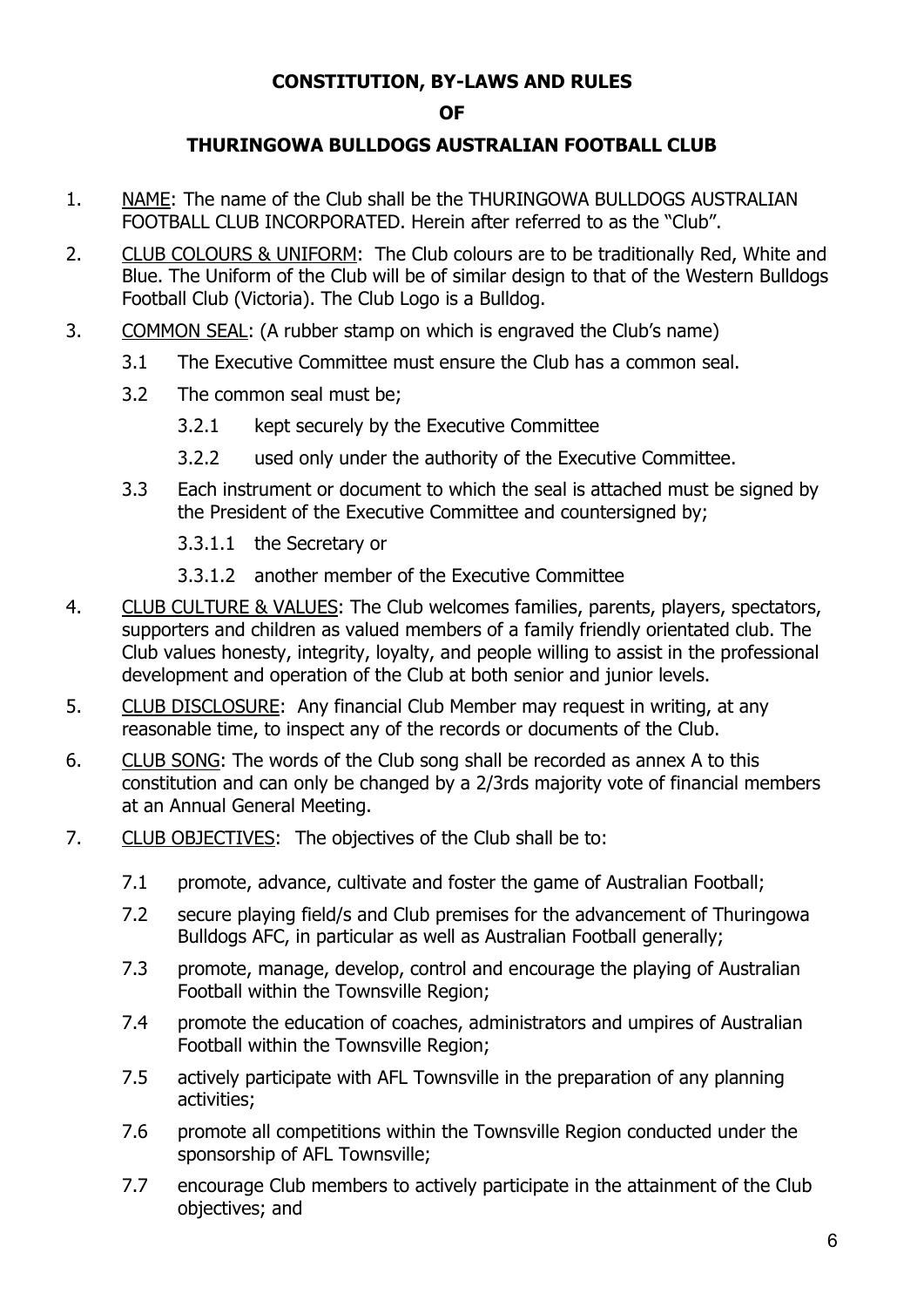- 7.8 optimise relationships between all Australian Football stakeholders and Clubs within the Townsville Region.
- 8. ATTAINING OBJECTIVES: The Executive Committee shall be empowered to do all things necessary which are incidental to and necessary for the attainment of the objectives of the Club.
- 9. HOME GROUNDS: The Club will train on such grounds as are designated from time to time by the Executive Committee and Townsville City Council. The Pioneer Park Riverway Sports Complex is the Clubs home ground and main function facility.
- 10. CLUB PATRON: The Club may, at its discretion, elect a patron of the Club for such period as may be deemed appropriate. Such Patron shall not be eligible to vote unless they are current members of the Club under another category of membership.
- 11. TENURE OF EXECUTIVE COMMITTEE APPOINTMENTS: The tenure for all Executive Committee appointments shall be for a maximum period of 12 months commencing with election at the Annual General meeting. ALL Executive Committee positions are to be vacated at the Annual General Meeting with a re-election by way of a proposed nominator and seconder for all positions to be voted on by a vote of financial members during the Election of Office Bearers.
- 12. EXECUTIVE COMMITTEE (Composition): The Executive Committee of the Club shall comprise the following appointments:
	- 12.1 President.
	- 12.2 Vice President.
	- 12.3 Junior President.
	- 12.4 Secretary.
	- 12.5 Treasurer.
	- 12.6 Other persons as determined by the Executive Committee as bringing a special skill to the Executive Committee (eg Marketing expertise) may be invited to attend and participate in ExCom as required.
- 13. POWERS OF THE EXECUTIVE COMMITTEE **REQUIRING GENERAL APPROVAL**: The Executive Committee, subject to approval obtained at a Special General Meeting convened for the express purpose of discussing the particular proposal or ratified at the next Annual General Meeting, (with such approvals recorded appropriately) has the following powers:
	- 13.1 To build, construct, erect, maintain, alter and repair any premises building or other structure of any kind and to furnish, equip and improve the same for use by the Club in accordance with Council of the City of Townsville regulations and building approvals, and any other relevant State or Federal acts or regulations (eg OH&S).
	- 13.2 To acquire, hold, deal with, and dispose of any Club property of a general nature.
	- 13.3 To invest any Club money in any:
		- 13.3.1 approved security in which trust monies may be invested; or
		- 13.3.2 Other approved and recognized financial manner.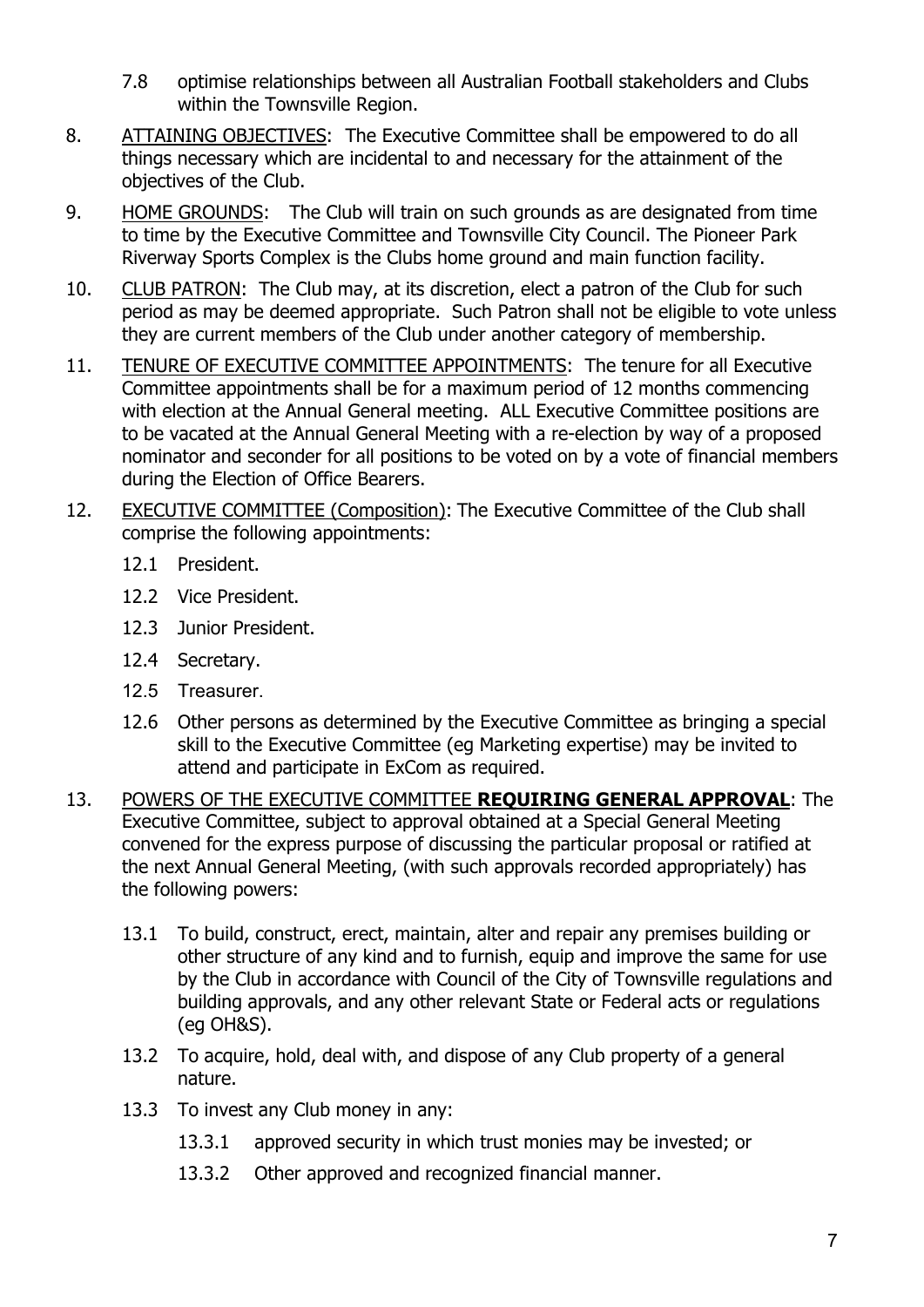- 13.4 To borrow money upon such terms and conditions as the Club thinks fit and which do not compromise the viability or longevity of the club.
- 13.5 Make, amend and rescind rulings and By-laws.
- 13.6 To appoint agents and employees to transact any business of the Club on its behalf for reward or otherwise.
- 13.7 To employ a person or persons to carry out certain duties required by the Club, at salaries or remunerations for such period of time, as may be deemed necessary and reasonable.
- 13.8 To enter into any other contract the Club considers necessary or desirable.

#### 14. POWERS OF THE EXECUTIVE COMMITTEE **NOT REQUIRING GENERAL**

**APPROVAL:** The Executive Committee, has the following powers without requiring General approval:

- 14.1 Appoint the Senior Club coach.
- 14.2 Appoint the Assistant Club coach.
- 14.3 Appoint a Chairman of Selectors.
- 14.4 Approve the appointment of coaches for all grades of football played under the auspices of the Club.
- 14.5 Adjudicate on all discipline matters brought before it, which in any way affects or brings the Club into disrepute.
- 14.6 To open and operate bank accounts, appoint bankers, to transfer funds from one account to another and to close any such account, as required to administer the finances of the Club.
- 14.7 Fix fees and subscriptions payable by members and decide such levies, fines and charges as is deemed necessary and advisable, and to enforce payment thereof.
- 14.8 Accept donations and gifts in accordance with the objectives of the Club.
- 14.9 The Executive Committee has the power to, if necessary, expel any Member found guilty of conduct detrimental to the Club. Before such a decision is made, the member must be given a full and fair opportunity to show cause why he or she should not be expelled from the Club and in the event the person is expelled the Executive Committee shall furnish in writing the reasons for such expulsion within 14 days.
- 14.10 Any player who breaches the Club (refer Annex B on page 19 of the Club Constitution) or League Code or Conduct, shall be dealt with as the Executive Committee may determine.
- 14.11 If for any reason the Executive Committee considers it desirable in the interest of the Club to vary or rest the appointment of the Coach, Captain or Vice Captain, this may be effected on 4/5ths majority vote at a General Meeting, provided at least ten financial Members are present.
- 15.DUTIES OF THE EXECUTIVE COMMITTEE**:** The Executive Committee of the Club shall perform the following duties: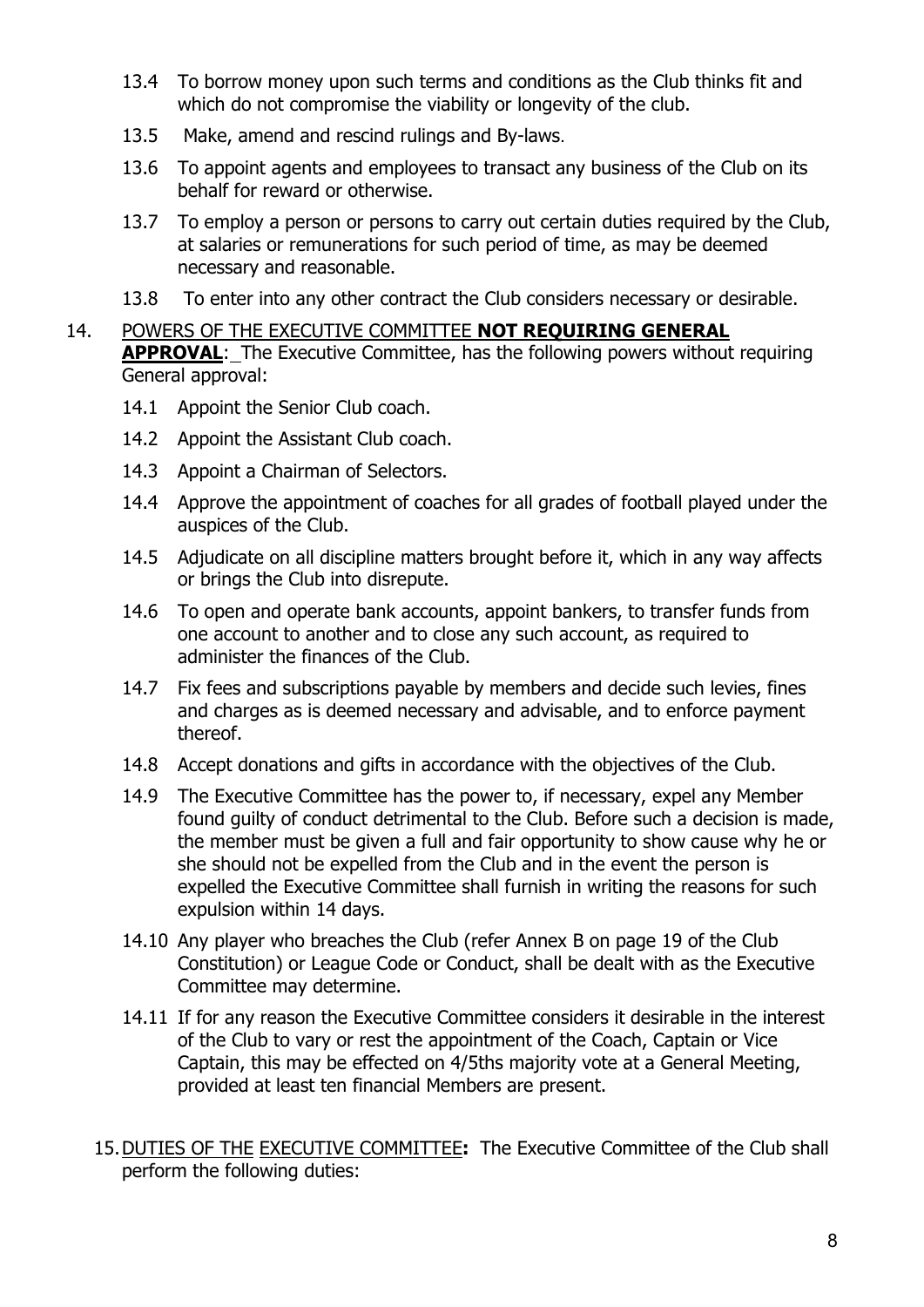- 15.1.1. President: The duties of the President are as follows:
- 15.1.2. Facilitate future planning and direction of the club .
- 15.1.3. Provide guidance, leadership and oversee club operations .
- 15.1.4. Chair and manage meetings.
- 15.1.5. Manage and control the Annual General Meeting.
- 15.1.6. Monitor budgeting.
- 15.1.7. Delegate to AFL Townsville.
- 15.1.8. Represent the Club in public.
- 15.1.9. Vice President: The duties of the Vice President are as follows:
- 15.1.10. Perform the Presidents duties when required.
- 15.1.11. Facilitate Planning.
- 15.1.12. Perform the role of the Senior Property Asset Manager to maintain an up to date register of all senior related property held by the Club
- 15.1.13. Promote a friendly family orientated club environment.
- 15.1.14. Junior President: The duties of the Junior President are as follows:
- 15.1.15. Facilitate Planning with emphasis on the development of the Club juniors.<br>15.1.16.
- Promote a friendly family orientated club environment through your management, guidance and leadership of the Club junior grades.
- 15.1.17. Monitor Club junior budgeting.
- 15.1.18. Nominate coaches for all junior teams.
- 15.1.19. Chair and manage Club junior meetings.
- 15.1.20. Delegate to AFL Townsville Junior League.
- 15.1.21. Secretary**:** The duties of the Secretary are as follows:
- 15.1.22. Maintain a record of all members, sponsors and other relevant groups.
- 15.1.23. Convene all Club meetings and advise all potential attendees.
- 15.1.24. Prepare venue for each meeting and arrange catering if required.
- 15.1.25. Ensure full and accurate minutes of all questions, matters, resolutions and other proceedings of each Excom committee meeting and general meeting are entered in a minute book and stored securely.
- 15.1.26. To ensure the accuracy of the minutes recorded.
	- 15.1.26.1.1. The minutes of each executive and general committee meeting must be signed by the chairperson of the meeting, or the chairperson of the next ExCom committee meeting, verifying their accuracy;
	- 15.1.26.2.the minutes of each general meeting must be signed by the chairperson of the meeting, or the chairperson of the next general meeting, verifying their accuracy; and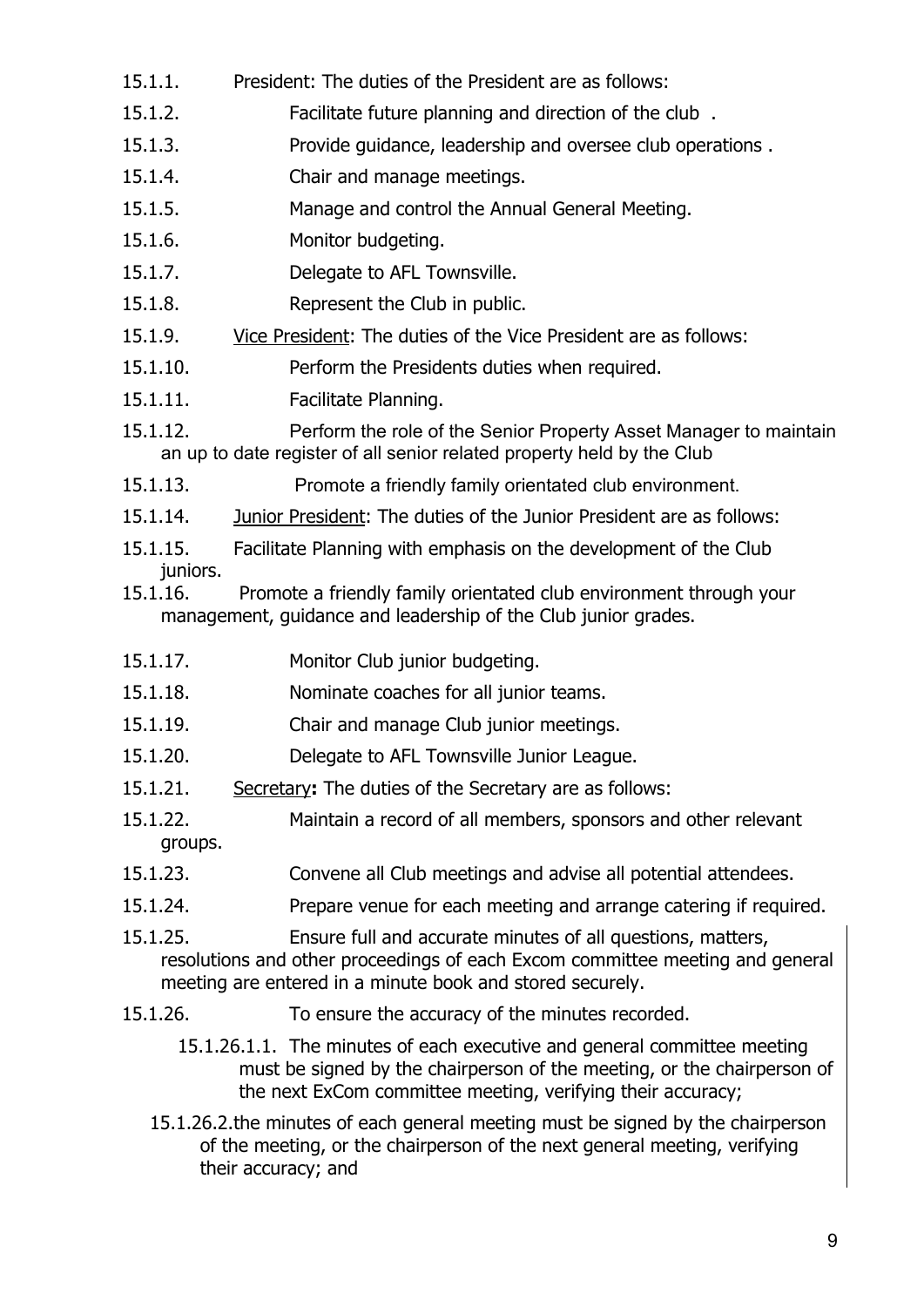- 15.1.26.3.the minutes of each annual general meeting must be signed by the chairperson of the meeting, or the chairperson of the next meeting of the association that is a general meeting or annual general meeting, verifying their accuracy.
- 15.1.27. Liaise with AFL Townsville regarding registrations, player transfers and complete other required paperwork.
- 15.1.28. Liaise with the local media (as approved by the President), Clubs and other community organisations.
- 15.1.29. Communicate information to members from AFL Townsville, local and state governments and other external bodies.
- 15.1.30. Treasurer: The duties of the Treasurer are as follows:
- 15.1.31. Maintain up to date records of all income and expenditure.
- 15.1.32. Ensure that all money received is recorded and banked promptly.
- 15.1.33. Prepare and distribute invoices and accounts for services rendered.
- 15.1.34. Maintain the Club's cash flow and level of petty cash, advising the President and/or ExCom of any concerns .
- 15.1.35. Manage payments for any paid employees and honorarium payments to volunteers.
- 15.1.36. Submit tax returns and income tax payments for employees as required.
- 15.1.37. Prepare all necessary financial statements for the annual report.
- 15.1.38. Prepare financial accounts suitable for auditing and provide the auditor with all necessary information.
- 15.2. Other Appointed Executive Committee Members: The duties of other appointed Executive Committee Members are as follows:
	- 15.2.1. Perform duties as required.
	- 15.2.2. Facilitate planning.
	- 15.2.3. Provide guidance and leadership.
	- 15.2.4. Monitor Budgeting.
	- 15.2.5. Represent the Club in public.
- 15.3. All Executive Officials: All Executive Committee officials are to be conversant with the constitution, rules and By-laws of AFL Townsville.
- 15.4. Resignation, removal or vacation of office of Executive Committee member
- 15.5. A member of the executive committee may resign from the committee by giving written notice of resignation to the secretary.
- 15.6. The resignation takes effect at-<br>15.7. the time the notice is received by
- the time the notice is received by the secretary; or
- 15.8. if a later time is stated in the notice—the later time.
- 15.9. An executive member may be removed from office at a general meeting of the association if a majority of the members present and eligible to vote at the meeting vote in favour of removing the member.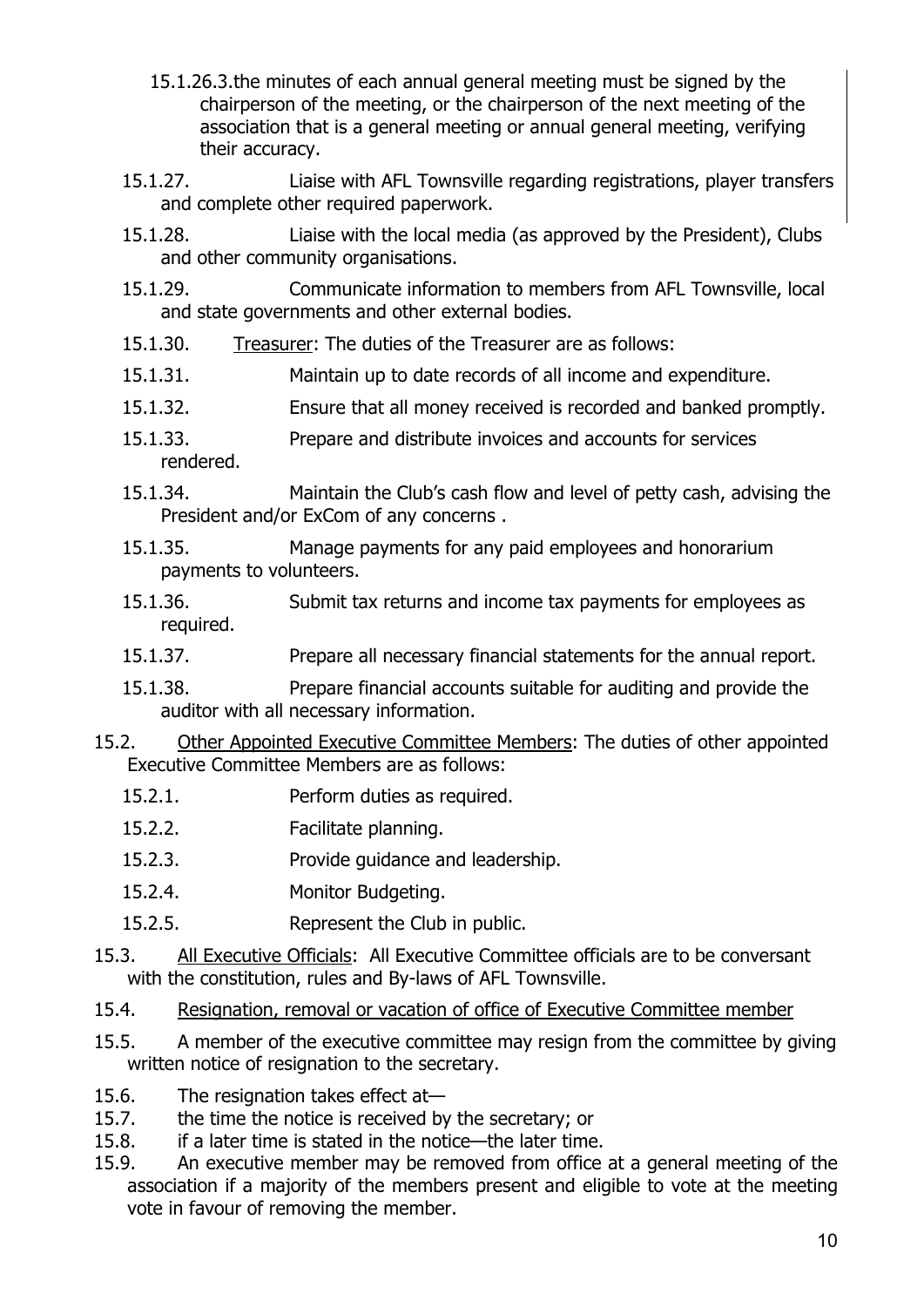- 15.10. Before a vote of members is taken about removing the member from office, the member must be given a full and fair opportunity to show cause why he or she should not be removed from office.<br>15.11. An executive member
- An executive member has no right of appeal against the executive members removal from office under this rule.
- 15.12. An executive member immediately vacates the office of executive member in the circumstances mentioned in section 64(2) of the Act.
- 15.13. If a casual vacancy happens on the ExCom, the continuing members of the committee may appoint another member of the association to fill the vacancy until the next annual general meeting.<br>15.14. The continuing members of
- The continuing members of the ExCom may act despite a casual vacancy on the committee.
- 15.15. However, if the number of ExCom is less than the number fixed as a quorum of the committee, the continuing members may act only to—
- a) increase the number of management committee members to the number required for a quorum; or
- b) call a general meeting of the association.
- 16. EXECUTIVE COMMITTEE Meeting Guidelines: The ExCom shall operate within the following guidelines:
	- 16.1 The General Committee will meet once a month at a time and place determined from time to time by the Executive Committee.
	- 16.2 The secretary may call a general meeting of the association.
	- 16.3 Notice of the following meetings must be given in writing—

a meeting called to hear and decide the appeal of a person against the ExCom's decision—

to reject the person's application for membership of the association; or

to terminate the person's membership of the association;

A meeting called to hear and decide a proposed special resolution of the association.

A notice of a Special General Meeting must state the business to be conducted at the meeting.

16.4 Procedure at general meeting

A financial member may take part and vote in a general meeting in person, by proxy, by attorney or by using any technology that reasonably allows the member to hear and take part in discussions as they happen.

A member who participates in a meeting as mentioned above is taken to be present at the meeting.

At each general meeting—

the president is to preside as chairperson; and

if there is no president or if the president is not present within 15 minutes after the time fixed for the meeting or is unwilling to act, the members present must elect 1 of their number to be chairperson of the meeting; and the chairperson must conduct the meeting in a proper and orderly way.

- 16.5 The whole of the assets of the Club, not being Real Property, shall be vested in the ExCom during its term of office.
- 16.6 In the event of any questions not provided for in the Club's constitution and rules, the ExCom shall act in the matter as it deems fit.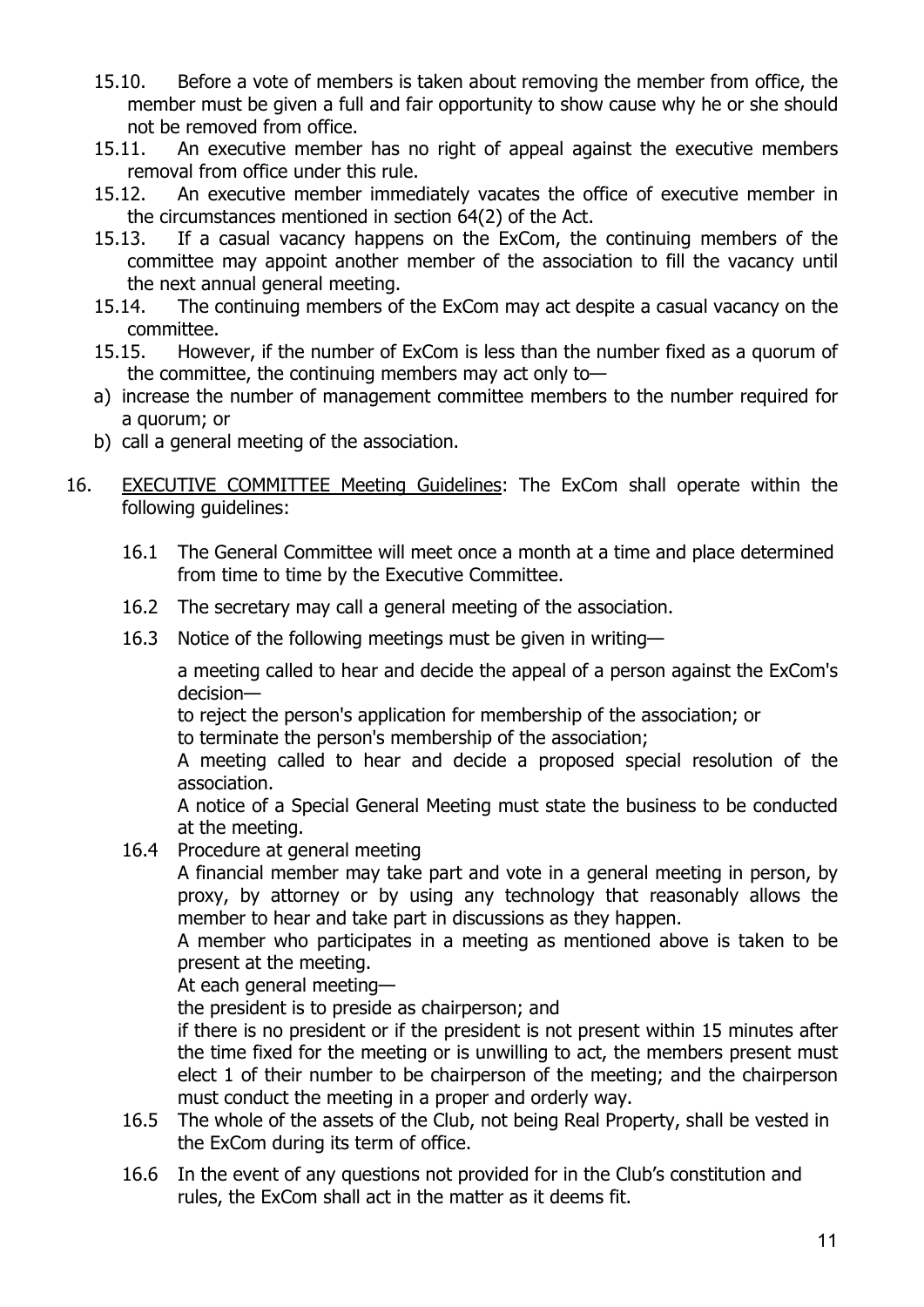- 16.7 Any person expelled may, within three (3) weeks of the date of the expulsion, appeal against the decision of the Executive Committee to a specially convened Special General Committee Meeting.
- 17. SUB COMMITTEE APPOINTMENTS: All sub-committees are to be responsive to the Executive Committee and are appointed as follows:
	- 17.1 SELECTION COMMITTEE: shall comprise the Chairman of Selectors, Coaches (seniors, reserves and ladies), Assistant Coach, Captain, and Vice Captain. The Chairman of Selectors appointment must be a financial member of the Club who attends all reserve and senior matches and has appropriate experience to hold the position. The Selection Committee is responsive to the ExCom.
	- 17.2 SOCIAL COMMITTEE: The Social Committee shall comprise the Social Manager, and any number of financial members of the Club. The Social Committee is to be responsible for the management of Club social activities, and the sale and stock control of merchandise. Finances raised by the social committee shall be lodged with the Treasurer. The Social Committee is responsive to the ExCom
		- 17.3 INVESTIGATION COMMITTEE: An Investigation Committee shall comprise of any number of financial members that may be appointed from time to time by the ExCom to investigate and report on matters of Special interest. An appointed Investigation Committee is responsive to the ExCom.
		- 17.4 JUNIOR COMMITTEE: shall comprise the Junior President, a Junior Vice President, a Junior Registrar and a number of members who are appointed annually to assist with the day to day running and coordination of junior age Club activities. Finances raised by the Junior Committee shall be receipted and lodged with the Club treasurer. The Junior Committee is responsive to the ExCom.
- 18. COMMITTEE MEETING FORMAT: The rules applying to the format of Committee meetings are as follows:
	- 18.1 The Executive Committee and any approved Sub-Committee/s shall meet at least every two months to exercise their functions.
	- 18.2 The President or Chairperson of any meeting, in addition to their ordinary vote shall have a casting vote in the event of a tie.
	- 18.3 Financial Members only will be entitled to vote at any meetings, the voting being by a show of hands unless at least two members request a secret ballot.
	- 18.4 Honorary Members and non-active Life Members shall not be entitled to vote at any meetings.
	- 18.5 The General Committee shall meet at times and venues suitable to members.
	- 18.6 At all ExCom Meetings a quorum shall consist of at least three members.
	- 18.7 With the exception of the President, any committee member absenting themself from three consecutive ExCom Meetings without forwarding a satisfactory excuse shall be deemed to have vacated their office, and the Committee may take steps to have such a vacancy filled.
	- 18.8 The Annual General Meeting of the Club shall be held at least one week before that of the AFL Townsville Annual General Meeting, and as soon as possible after the  $31<sup>st</sup>$  October each season, for the purpose of tabling the Clubs Annual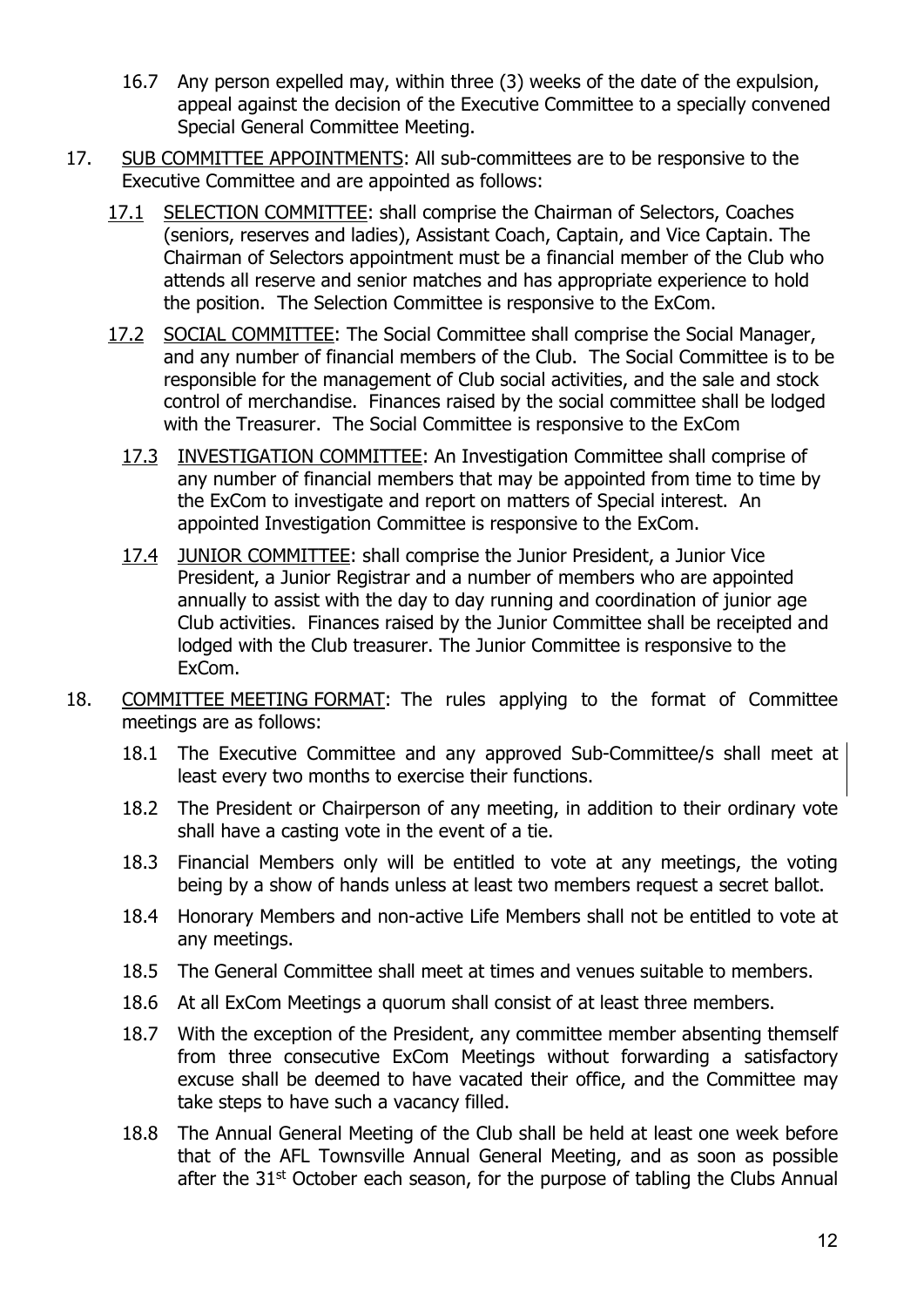Report and Financial Statement, and for the election of the next season's Office Bearers.

- 18.9 A quorum for the Annual General Meeting is to be twenty per cent of all financial members.
- 18.10 The Executive Committee must present to each Annual General Meeting of the Club:

18.10.1 a written report of the Club's operation throughout the year, and

18.10.2 an audited statement of the Club's financial position.

- 18.11 Club members may convene Special General Meetings by at least twelve financial Members requisition such in writing to the President or Secretary, setting out the issue. The Secretary shall call a Special General Meeting for not later than fourteen days from the date of the requisition, giving all members at least seven days notice, through the local press or by any other means at their disposal.
- 18.12 At a Special General Meeting, a quorum shall consist of at least twenty five percent of the financial membership of the Club.
- 18.13 The ExCom may also request a Special General Meeting if the matter under consideration necessitates the approval of other financial members of the Club.
- 19. ELECTION OF OFFICE BEARERS: The Annual General Meeting of the Club shall elect the following Office Bearers:
	- 19.1 Patron (active or non-active).
	- 19.2 President (Executive Committee member).
	- 19.3 Vice President (Executive Committee member).
	- 19.4 Junior President (Executive Committee member)
	- 19.5 Secretary (Executive Committee member).
	- 19.6 Treasurer (Executive Committee member).
	- 19.7 Social Secretary.
	- 19.8 Catering Manager
	- 19.9 Executive positions that remain vacant after the Annual Election of Office Bearers, or becoming vacant for whatever reason during the year may be filled by a general financial member and elected at the next ExCom meeting.
- 20. CLUB OFFICIAL NOMINATION PROCEDURES: Nominations for any Club Official should be:
	- 20.1 in writing;
	- 20.2 signed by a proposer and seconder, both being financial members;
	- 20.3 endorsed by the candidate signifying their approval of such nomination;
	- 20.4 lodged at least seven (7) days prior to the Annual General Meeting; and
	- 20.5 when insufficient nominations are received in accordance with 24.1 to 24.4, a simple majority of those present at the Annual General Meeting may approve the receipt and acceptance of late nominations from the floor.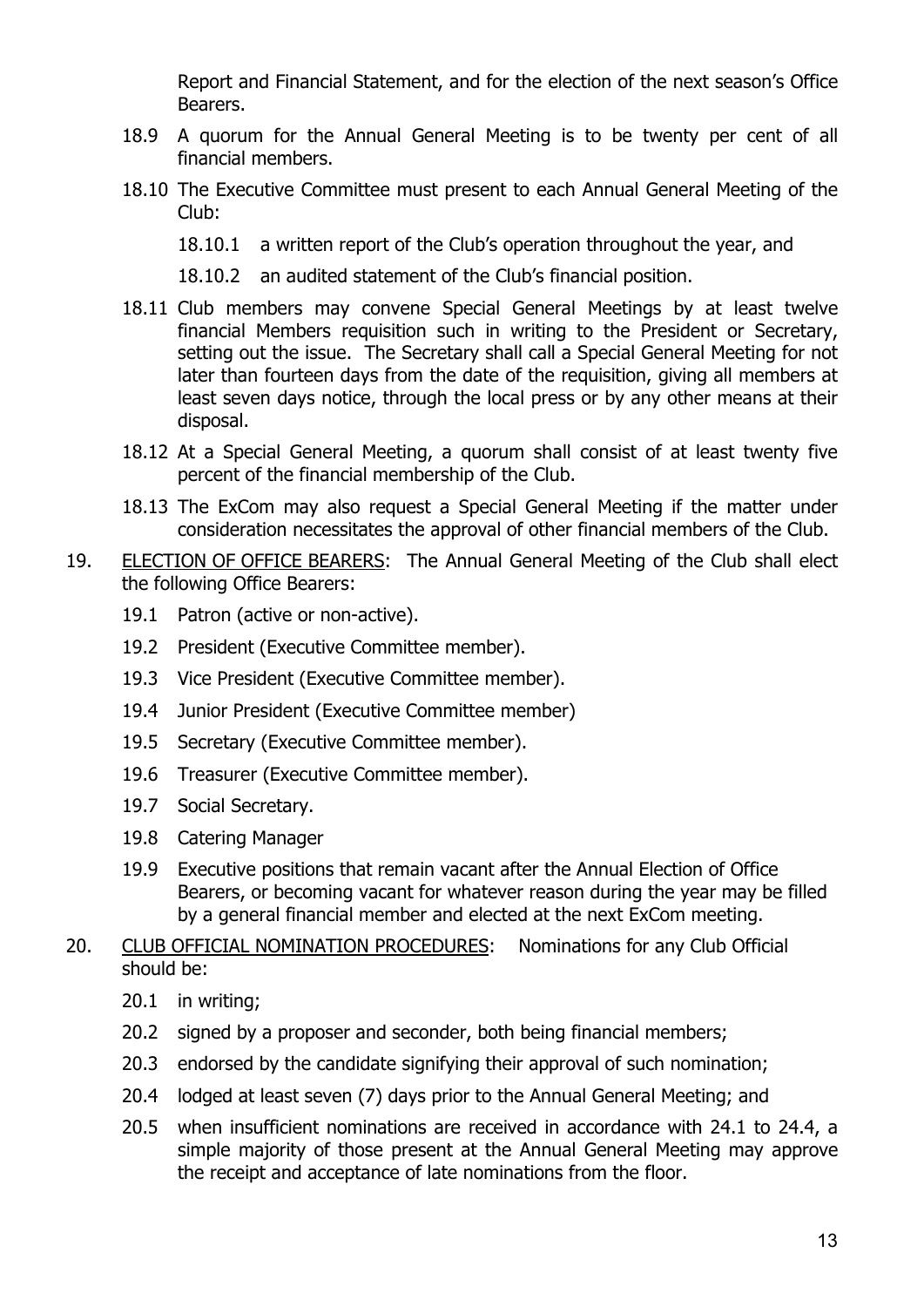- 21 MEMBERSHIP: Membership shall be open to any person who wishes to further the interests of the Club.
	- 21.1 Any person seeking membership shall make written application to the Executive Committee, and the Executive Committee shall determine whether the application is successful.
	- 21.2 Each person admitted by financial membership shall be;
		- 24.2.1 bound by the Constitution Bylaws and Rules of the Club,
		- 24.2.2 liable for such fees and subscriptions as may be fixed by the Club Executive, and
		- 24.2.3 entitled to all advantages, voting rights and privileges of membership.
	- 21.3 Categories of Membership: There are no limitations to the number of members in each category. The various types of Club membership are as follows:
		- 21.3.1 CLUB MEMBER Persons other than ordinary playing members who are interested in promoting the Club, but who do not wish to participate in playing for the Club, may become a member of the Club by paying the annual membership fee and upon being accepted by the Executive Committee. This includes parents of Junior playing members. A member has full voting rights and is entitled to hold any office appointment and enjoy all the privileges of the Club.
		- $21.3.2 + PLAYING MEMBER A$  Playing member is a registered, playing member of the Club. Any senior playing person over the age of 18 and is a financial member of the Club is entitled to hold any appointment of office and enjoy all the privileges of the Club. They have full voting rights.
		- 21.3.3 JUNIOR or STUDENT PLAYING MEMBER Any person under the age of 18 years may become a Junior or Student Playing Member. Junior Members shall have no voting rights nor be entitled to hold any appointments of office.
		- 21.3.4 FAMILY MEMBERSHIP Family Membership may be granted to a family consisting of two adults and more than one Junior or Student Playing Member. Consideration may be given to single parent families.
		- 21.3.5 HONORARY MEMBER Honorary membership is granted to an individual or representative of an organisation who is deemed as providing a special benefit to the Club in terms of either sponsorship, a particular goods or service, or brings a special skill to the Club. Honorary members have no voting rights within the Club unless they are also members of the Club.
		- 21.3.6 LIFE MEMBER Any financial member of the Club may nominate in writing to the Executive Committee a person for consideration for Life Membership. If the Executive Committee deems the person fit to be honoured with Life Membership, the nomination is to be approved by a simple majority vote held at any Annual General Meeting. To be eligible for nomination as a Life Member, a person must be a member of the Club who has provided an outstanding level of service to the Club over a period of seven years.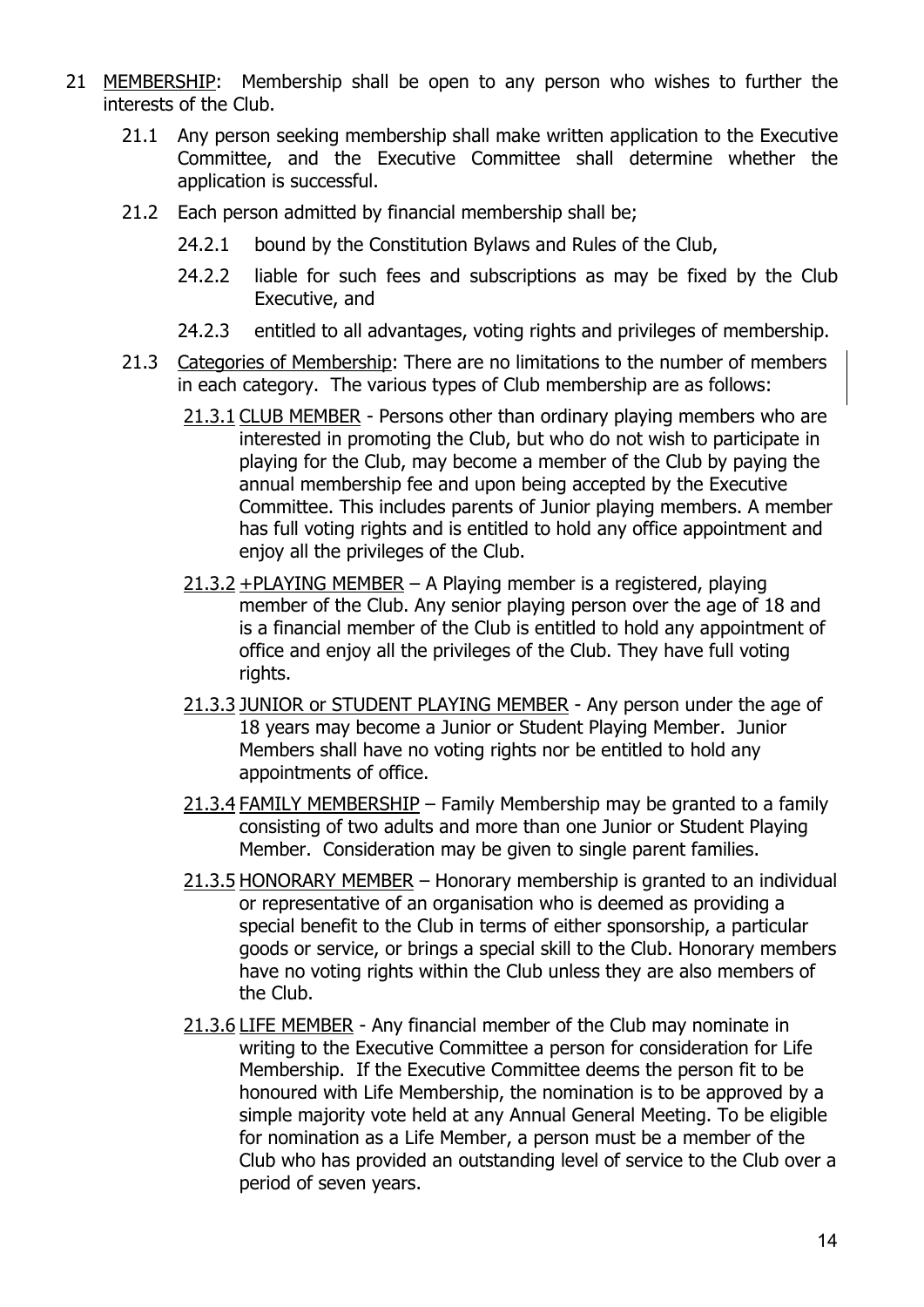- 21.3.7 Payers of the Club who are verified to have played 200 "A" Grade matches of the club are to be awarded Life Membership of the Thuringowa Bulldogs Australian Football Club"
- 22. MEMBERSHIP FEES: The Annual Membership subscription fees of the Club will be determined annually by the Executive Committee in office at that time for approval at the Annual general Meeting. Subscription Fees are to be promulgated to all members by being advertised on the Club notice board prior to the season commencing. The following break up of fees payable for membership is as follows:
	- 22.1 Membership Fees. Membership Fees are charged to all members of the Club that entitles them to enjoy the privileges of the Club.
	- 22.2 Playing Member Fees. Fees for a playing member will comprise a fee that consists of the following:
		- 22.2.1 Club Membership Fee.
		- 22.2.2 Charge to cover the cost of AFL Townsville Fee for Playing.
		- 22.2.3 A fee to cover other costs as determined by the Executive Committee.
	- 22.3 Junior/Student Playing Member Fees. Fees for a Junior/Student Playing Member will comprise a fee that consists of the following:
		- 22.3.1 50% of Club Membership Fee. This fee will only apply to the first child where family Membership applies.
		- 22.3.2 Charge to cover the cost of AFL Townsville Junior Fee for Playing.
		- 22.3.3 A fee to cover other costs as determined by the ExCom.
	- 22.4 Family Membership. Family Membership Fees are to be set at the equivalent of the total of the following:
		- 22.4.1 Club Membership Fee x 2. Consideration may be given to halving this amount where a single parent family situation exists.
		- 22.4.2 The equivalent of the fee for one Junior or Student Club Membership Fee. (ie 50% of Club Membership Fee)

#### 23. TERMINATION OF MEMBERSHIP:

- 23.1 membership may be terminated by the following events;
	- 26.1.1 Resignation.
	- 26.1.2 Expulsion.
	- 26.1.3 A Member's annual membership fee has not been paid within 30 days of the ExCom notifying them that their application has been accepted.
- 23.2 The ExCom shall have the power to suspend or expel any member of the Club for:
	- 23.2.1 A breach of Para 26.1.3,
	- 23.2.2 False or inaccurate statements made in the member's application for membership of the Club,
	- 23.2.3 Breach of any rule, regulation or by-law of the Club or League, and
	- 23.2.4 By any specific act of discipline deemed to be detrimental to the Club.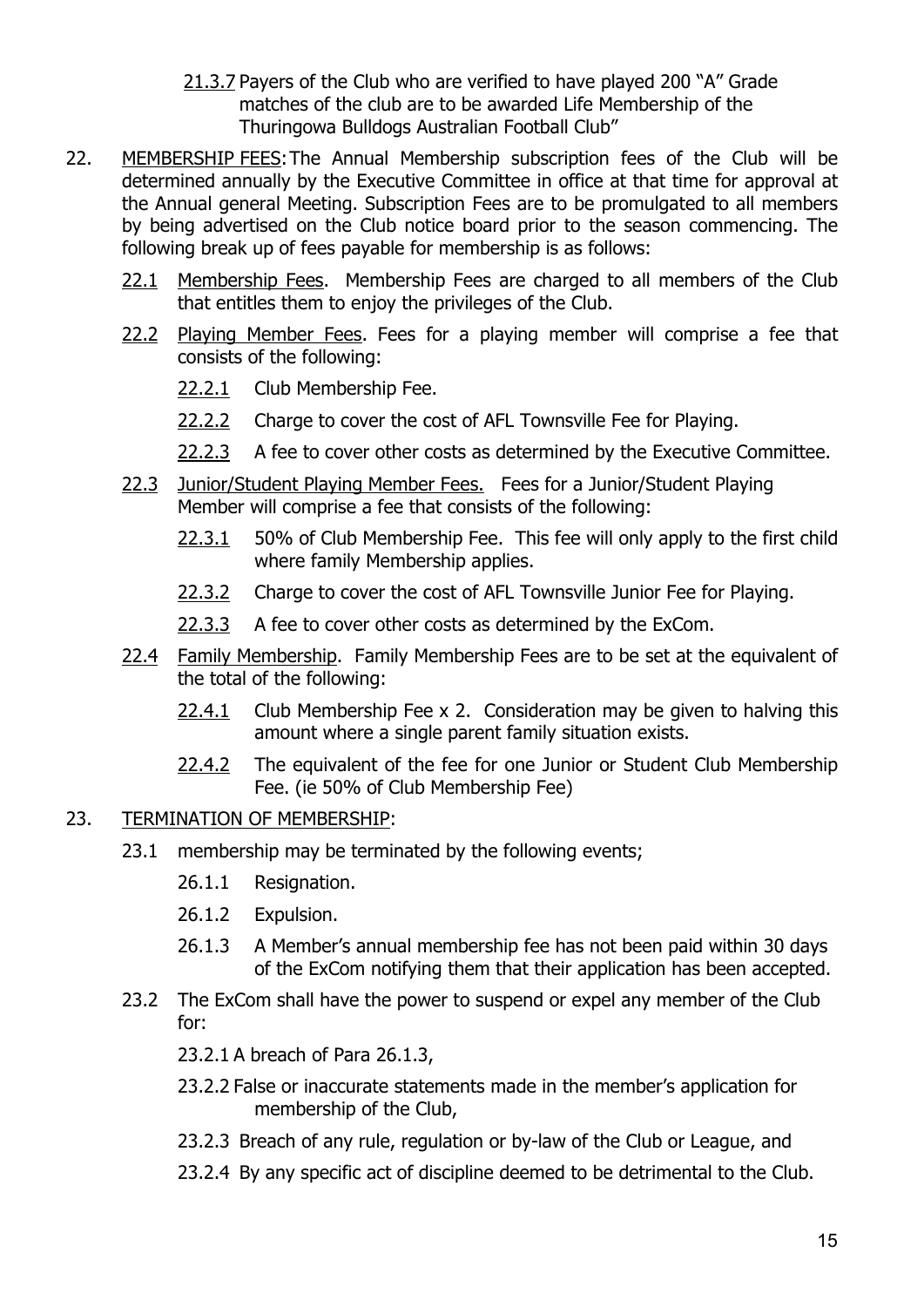- 23.3 Any member who is expelled, suspended or has their membership terminated, shall have the right to appeal against their suspension or expulsion by presenting their case for review to the ExCom. After review, the decision of the ExCom shall be final.
- 24. CLUB FINANCES: The finances of the Club are to be managed in accordance with the following procedures:
	- 24.1 All funds of the Club shall be deposited into the Club's accounts at such bank or recognised financial institution as the ExeCom may determine.
	- 24.2 All accounts due by the Club shall be paid by cheque or electronic funds transfer after having been passed for payment at the ExCom Meeting. When immediate payment is necessary, account/s shall be paid and the action endorsed at the next ExCom Meeting.
	- 24.3 The Secretary shall not spend more than a set amount of Petty Cash without the consent of the ExCom, and shall keep a record of such expenditure in a Petty Cash Book. The Petty Cash book is to be reconciled prior to the monthly meeting of the Committee.
	- 24.4 The Treasurer shall table a statement showing the financial position of the Club at each ExCom Meeting.
	- 24.5 A statement of Income and Expenditure, Assets and Liabilities shall be submitted to the Annual General Meeting. The auditor's report shall be attached to such financial report.
	- 24.6 The financial year of the Club shall commence on  $1<sup>st</sup>$  day of November and end on the 31<sup>st</sup> October each year. The accounts, books and all financial records of the Club shall be audited each year.
	- 24.7 The signatories to the Club's account/s will be any two of the following committee members;

24.7.1 President.

24.7.2 Vice-President

24.7.3 Junior President.

24.7.4 Secretary.

24.7.5 Treasurer.

- 24.8 The Club is a non-proprietary Club; therefore the income, profits and assets of the Club are to be applied only in the promotion of the Club's objectives. The payments of dividends to or the distribution of income, profits or assets of the Club among the Club members is prohibited.
- 25 ALTERATION TO THE CONSTITUTION: Any part of the Club's Constitution and Rules may be amended in accordance with the following:
	- 25.1 Subject to the Associations Incorporation Act 1981, these rules may be amended, repealed or added to by a special resolution carried at a general meeting.
	- 25.2 However, an amendment, repeal or addition is valid only if it is registered by the Chief Executive Officer of the Department administrating the Act.
- 26 BY-LAWS: The standing By Laws of the Club are as follows: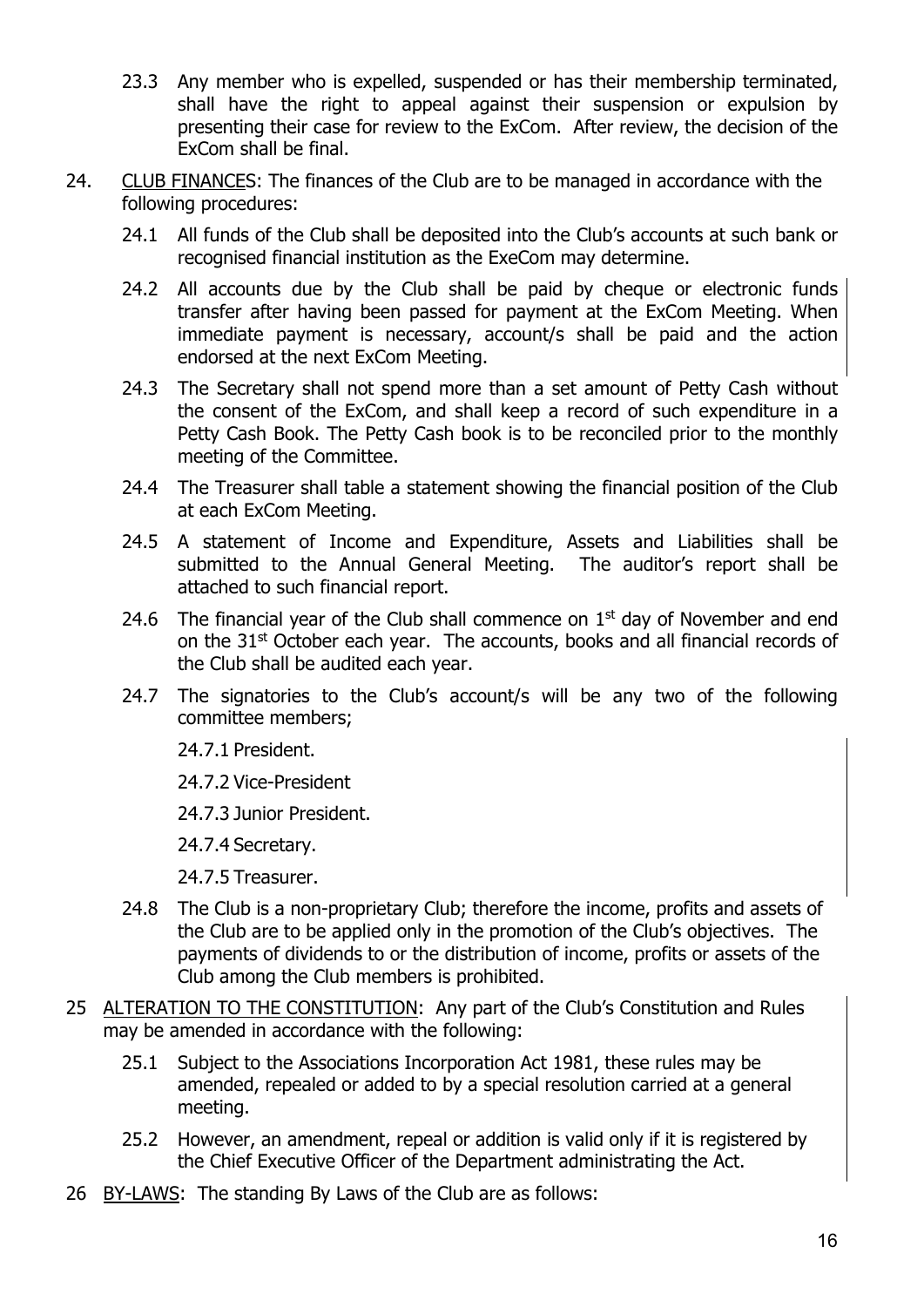- 26.1 The ExCom may recommend, make, amend or repeal any By-Laws, consistent with the constitution, for the internal management of the Club, to be ratified at an Annual General or Special General meeting.
- 26.2 Any financial member may propose that any By-Law be set aside or amended. The proposal is to be considered at a ExCom meeting for Committee approval and ratification at an Annual General or Special General Meeting of the Club.
- 27 DOCUMENTS: The ExCom must ensure the safe custody of books, documents, instruments of title and securities of the TBAFC.
- 28 CLUB AWARDS: The ExCom shall determine the trophies to be awarded at Club presentations and select a Trophy Committee to determine the recipients of awards to be presented at a Club Presentation function.
- 29. DISSOLUTION: The Club shall be wound up in accordance with the following:
	- 29.1 The Club may only be wound up by a special resolution passed at a Special General Meeting called for the purpose of winding up of the Club. For the resolution to be passed three quarters of the members who are present and entitled to vote on the resolution must be in favour of the resolution.
	- 29.2 Upon dissolution, any monies on hand, shall, after payment of all expenses and liabilities be donated to an organisation(s) to be determined by the financial members agreeing to the dissolution of the Club.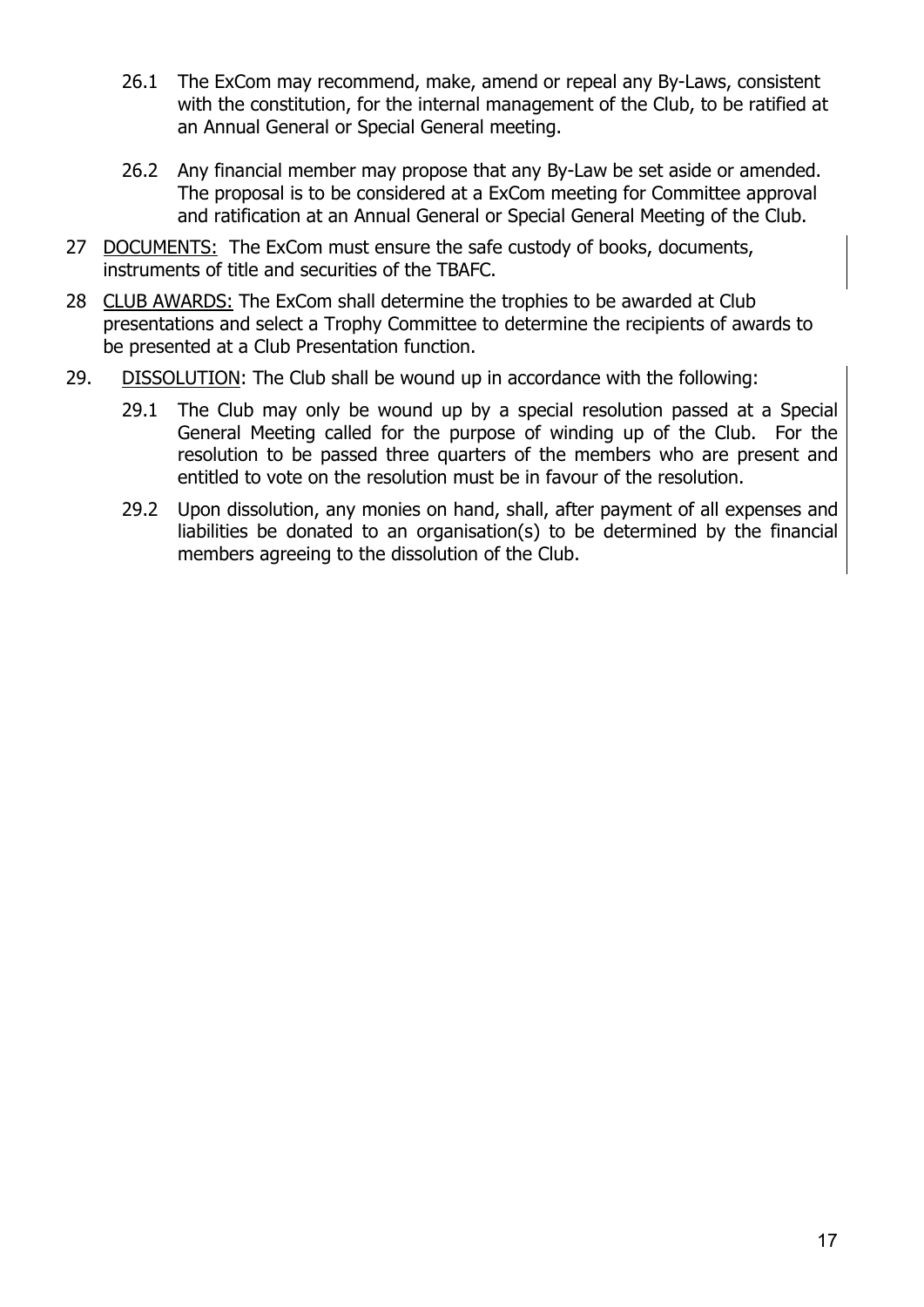#### **ANNEX A TO TBAFC CONSTITUTION**

### **CLUB SONG**

(Sung to the tune of Running Bear)

On the west, side of the river, there's a football team indeed, And they know us, the whole town over, as the mighty bulldog breed, And our colours red, white and blue boys, are a wondrous sight to see, Coz we'll always, stick together, to bring our side to victory.

Thuringowa boys are really bulldogs, with hearts as big as the sky, Oh yes we are, we're really Bulldogs and our spirit will never die.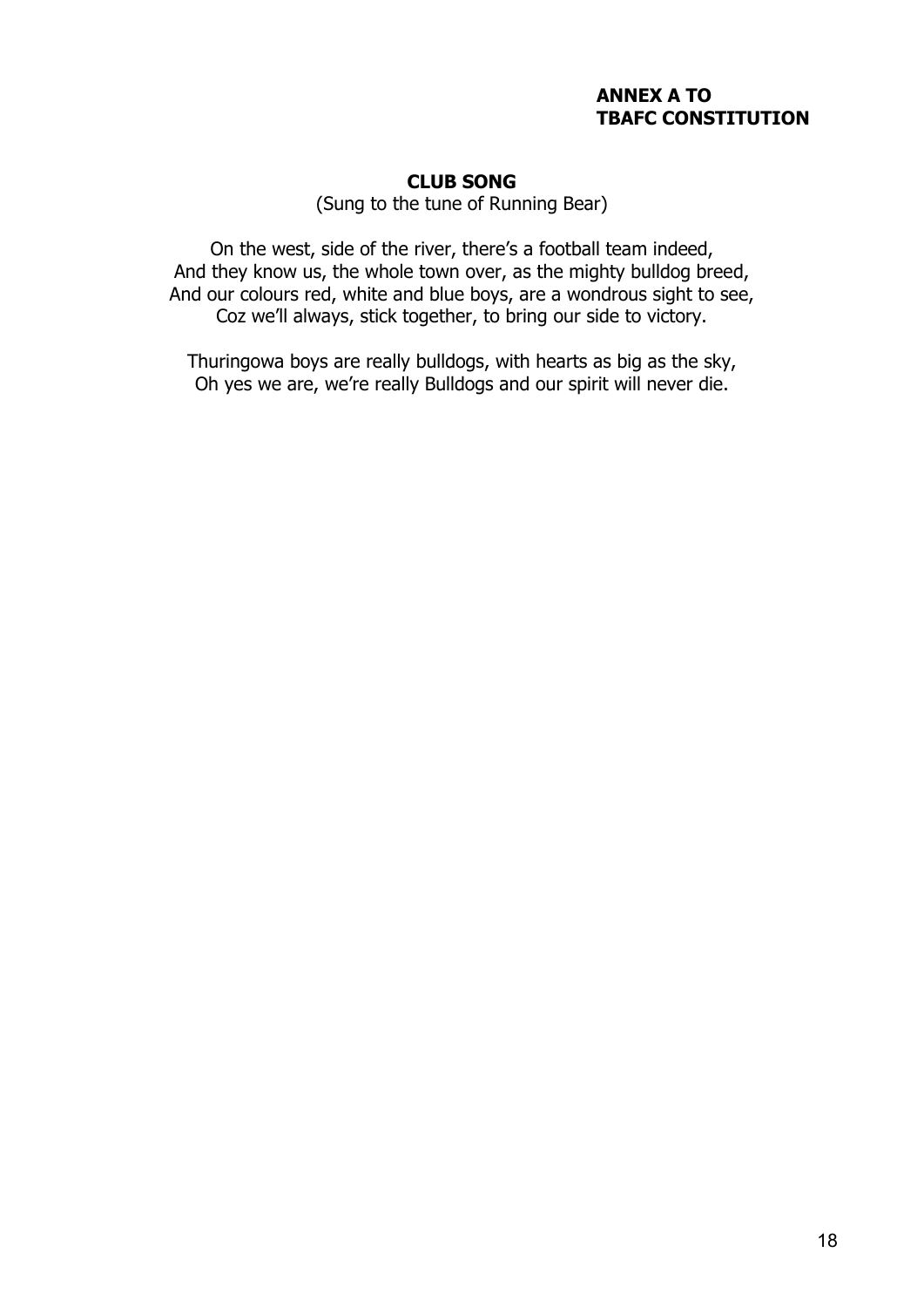### **Player Code of Conduct**

Play by the rules meaning the rules of your Club and the League and the Laws of Australian Football.

Attend training sessions and matches at times advised by the Club and/or League. If unable, for a valid reason to do so, inform the Club and/or League as soon as is practical.

Act respectfully toward the officials and players of the Club and opposing Clubs.

Respect and follow the directions of coaching staff, match officials and other Club officials at all times.

Treat all players with respect, as you would want them to treat you.

Avoid individual or collective behaviour which may reasonably be regarded by spectators to be offensive or which would necessarily bring the game into disrepute.

Avoid behaving in a way which would incite other players and spectators to behave in a violent or disorderly manner.

Make no statements in public (radio, television, print or electronic media) which could be deemed by the Club and/or the League to be disrespectful, defamatory and/or detrimental in regard to the performance of any match officials or players or, in regard to, any policy decisions of the Club and/or the League.

At all times abide by the By-Laws, Rules & Regulations and Policies of the League.

Respect the facilities and equipment of the Club, the League and opposing Clubs.

Refrain from using derogatory remarks based on race, religion, gender or ability.